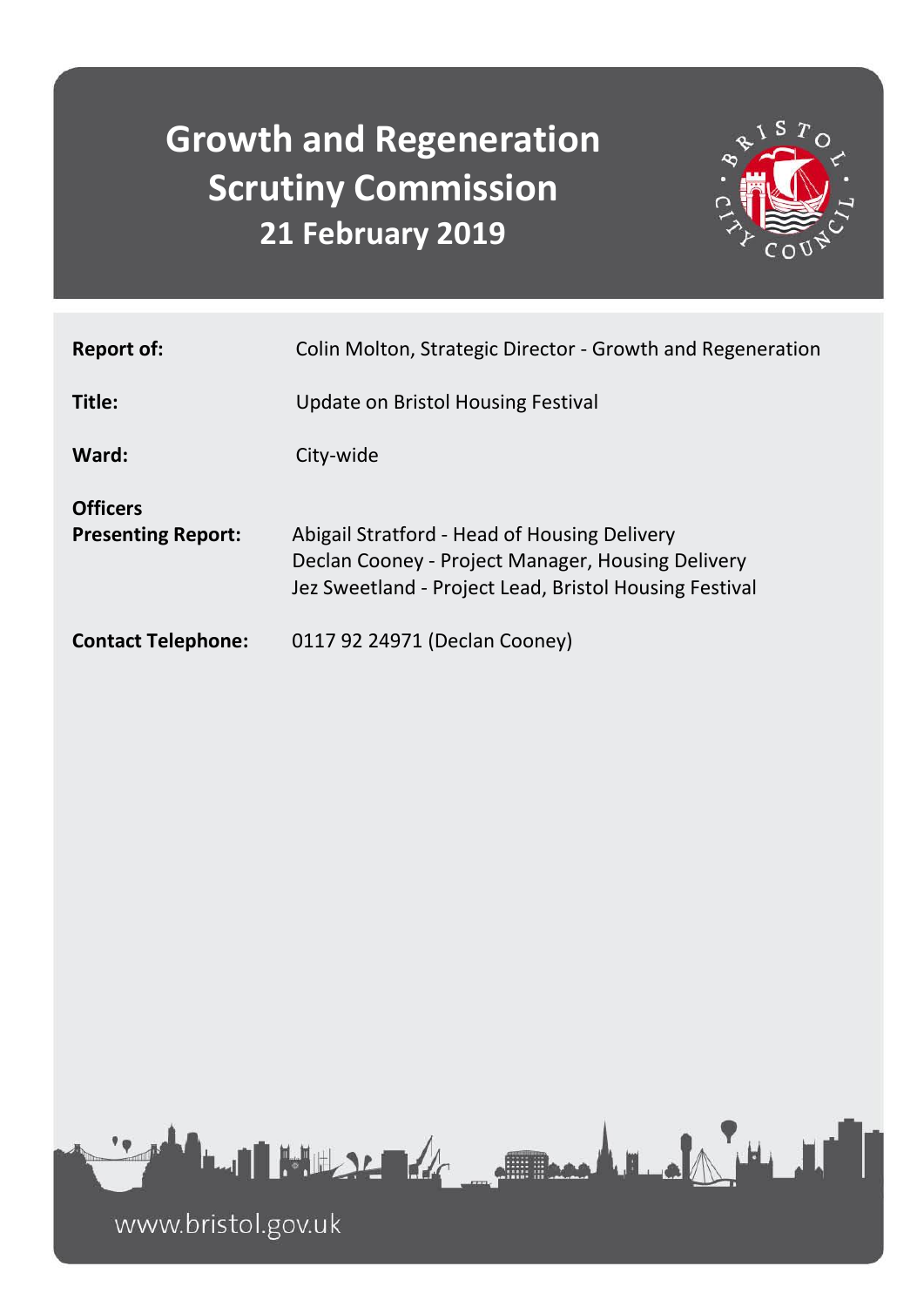#### **1.0 Purpose**

The purpose of this report is to update Scrutiny Commission on ongoing work in relation to

- The Bristol Housing Festival
- The council's emerging approach to 'Offsite Manufacture Housing' and 'Modern Methods of Construction' (OSM & MMC)
- The first two innovation projects we are taking forward under the banner of the Bristol Housing Festival.

#### **2.0 What is the Bristol Housing Festival ?**

The Bristol Housing Festival is a planned 5 year programme of activities, launched in October 2018 with the 'expo' event at the harbourside. Jez Sweetland is the Project Lead.

The Festival will include conference and exhibition events, and delivery of new housing and building communities on sites across the city. The spirit of the Festival is about trying new approaches, learning what works, and engaging people in thinking differently, fostering innovation in four areas:

**New Types of Housing - Offsite Manufacture & Modern Methods of Construction**. *This will include both longer term housing developments, and exploring opportunities for 'meanwhile' uses of sites using temporary and/or moveable structures.* 

**New Communities**. *The Festival will showcase different types of community including co-housing, inter-generational and 'mixed' communities; and looking at how best to support flourishing communities that are diverse, sustainable and integrated.* 

**New Technology**. *Using these new communities as a test bed for various smart city technology and new technology platforms. Examples could include exploring how technology can enable new solutions within the planning process and other city governance.* 

**New Models of Governance and Investment**. *Creating a platform for organisations and communities to collaborate in tackling challenges faced by cities worldwide, share learning and develop new outputs, models and solutions.*

For more information please see [bristolhousingfestival.org.uk](http://www.bristolhousingfestival.org.uk/) & Twitter @BristolHF

#### **2.1 Structure and Governance of the Bristol Housing Festival**

The key partners in the Bristol Housing Festival are Bristol City Council, The Shaftesbury Partnership and Bristol and Bath Regional Capital.

A Governing Board will be established to oversee the delivery of Bristol Housing Festival, consisting of representatives from the Council, The Shaftesbury Partnership, Bristol and Bath Regional Capital CIC, Housing Associations and an independent Chair.

The wider consortium will include private sector, charity/social enterprise and public sector partners - including businesses, charities, faith groups, Housing Associations, health services, and universities.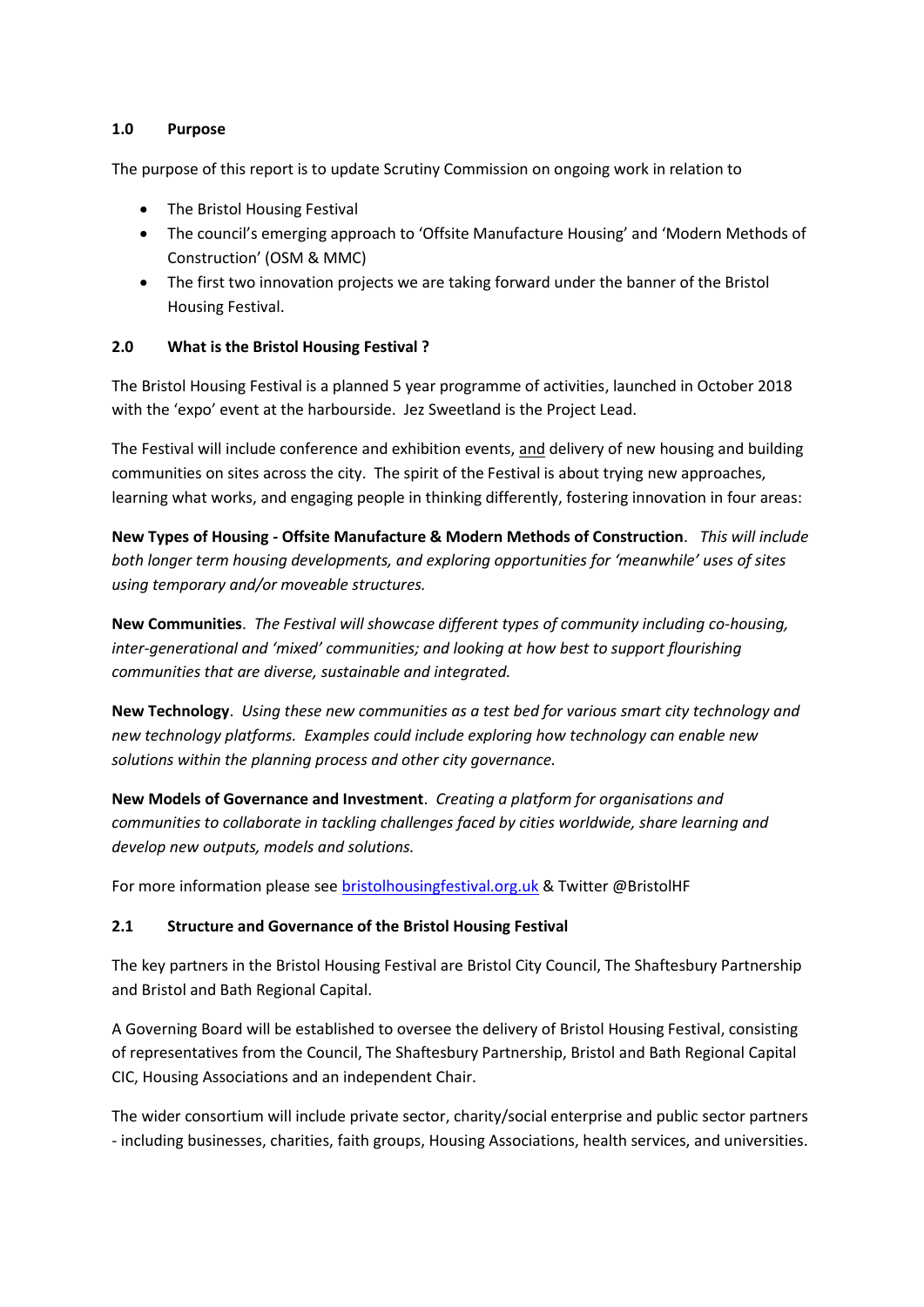The Bristol Housing Festival Governing Board, and the council's Growth and Regeneration Board will approve the final selection of projects and delivery partners. All land disposal decisions (for example, where the council leases a site to delivery partners for a short or medium term Housing Festival development) will go through the relevant Bristol City Council approvals process, and be subject to Council legal approval re. public contract regulations, state aid rules and other legal requirements.

# **3.0 Our Emerging Approach to 'Offsite Manufacture Housing' and 'Modern Methods of Construction' (OSM & MMC)**

One of the key strands of the Bristol Housing Festival is showcasing and learning from the innovative types of houses and apartments that can be delivered through 'Offsite Manufacture' and 'Modern Methods of Construction', and understanding what role this type of innovation can play in the wider overall strategy to meet the city's housing needs.

The terms 'Offsite Manufacture' and 'Modern Methods of Construction' refer to a range of innovative construction techniques where individual building components, or in many cases whole three-dimensional building 'modules' are manufactured indoors in factory conditions, and then transported to site and assembled to form finished buildings.

On-site ground works and utilities works are completed in parallel while the housing units are being built in the factory, reducing the end-to-end project delivery time and the level of disruption due to construction work.

This type of approach to construction is widely used in the UK to build hotels, hospitals and schools, and has been successfully applied to the construction of housing in Scandinavia and Germany, but has yet to be widely applied to the housing sector in the UK.

The potential benefits of offsite manufacture housing have led to an increasing interest in OSM & MMC as a way to deliver additional homes to meet the estimated 300,000 new homes the country needs annually. These benefits include faster pace of delivery of finished homes, and in many cases a level of quality and environmental sustainability better than what's achieved by some new house building using traditional methods. Increasingly the use of OSM & MMC construction techniques in housing developments in Bristol is a condition of grant funding available from Homes England.

The terms 'Offsite Manufacture' and 'Modern Methods of Construction' cover a wide spectrum of different types of housing, from modular apartment units which might have a relatively short lifespan (e.g. converted shipping container units intended as short-term, transitional accommodation), through to some examples of high quality, high sustainability homes which are designed for an 80 to 100 year life span, accredited by quality assurance organisations (e.g. NHBC, BOPAS), and mortgageable.

For more information about our emerging approach to OSM & MMC please see Appendix 2.

## **4.0 First Two Housing Festival Projects in 2019**

The first two projects being taken forward under the banner of the Bristol Housing Festival are 'ZedPods' and 'LaunchPad'.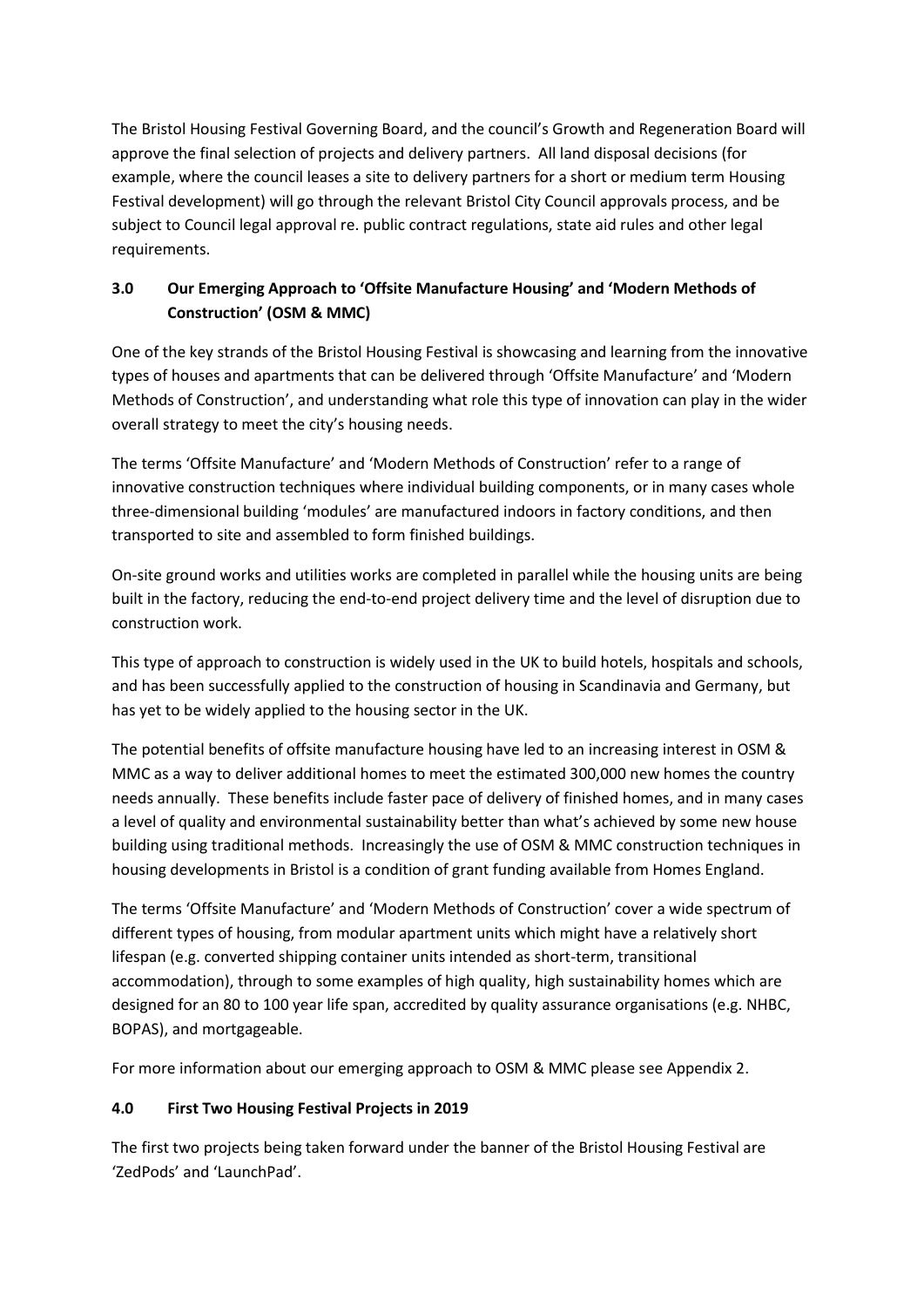#### **4.1 Proposed ZEDPods Housing on Chalks Road Car Park, St George**

ZedPods are high-quality, affordable low carbon homes for keyworkers, young people and others, on a raised steel deck above car park spaces (which continue to be in use); with very high energy efficiency, solar PV, and electric car charging points.

The proposed development at Chalks Road in St George is a collaboration between ZedPods, YMCA and other partners to develop 11 affordable housing units above a car park - which will continue to be in use with no loss of the existing car parking spaces - on a 30 year lease.

We are working with the prospective developers of the scheme to develop the project approach for what is a new and innovative model for delivering affordable housing, and capture learning which will benefit future Housing Festival 'innovation projects' which may follow a similar path and encounter similar issues.

These 1 and 2 bedroom apartments will be for rent to a mixed community including potentially young people in temporary accommodation and at risk of homelessness, and other people in need of affordable, good quality homes (e.g. key workers).

We anticipate that the council's enabling contribution to the scheme will potentially be granting a 30 year lease to use the 'air rights' above the car park at no cost to the developers, and also an affordable housing grant contribution per unit (subject to an application for grant meeting the funding criteria).

A request for pre-application planning advice has been submitted by the developers, and a public consultation event to discuss the proposals and get feedback from the community in St George will take place in the next few weeks.

## **4.2 Proposed LaunchPad Development at Alexandra Park Car Park, Fishponds**

LaunchPad is a collaboration between United Communities housing association, 1625 Independent People and University of Bristol Students Union.

A planning application has been submitted for development comprising 31 modular studio apartments on a former car park site (in this case the car park has been declared surplus and will be taken out of use), on a 5 to 10 year lease.

15 units will be at social rent levels for young people nominated by 1625 Independent People (Care leavers & Key Workers), 16 at affordable rent for University of Bristol students.

We anticipate that the council's enabling contribution to the scheme will potentially be granting a 5 to 10 year lease to use the car park land at no cost to the developers, and also a grant contribution per unit to support delivery of the affordable housing (subject to an application for grant meeting the funding criteria).

## **6.0 Appendices**

# **Appendix 1 Further Information about Initial Projects (ZedPods and LaunchPad), and draft Planning Practice Note**